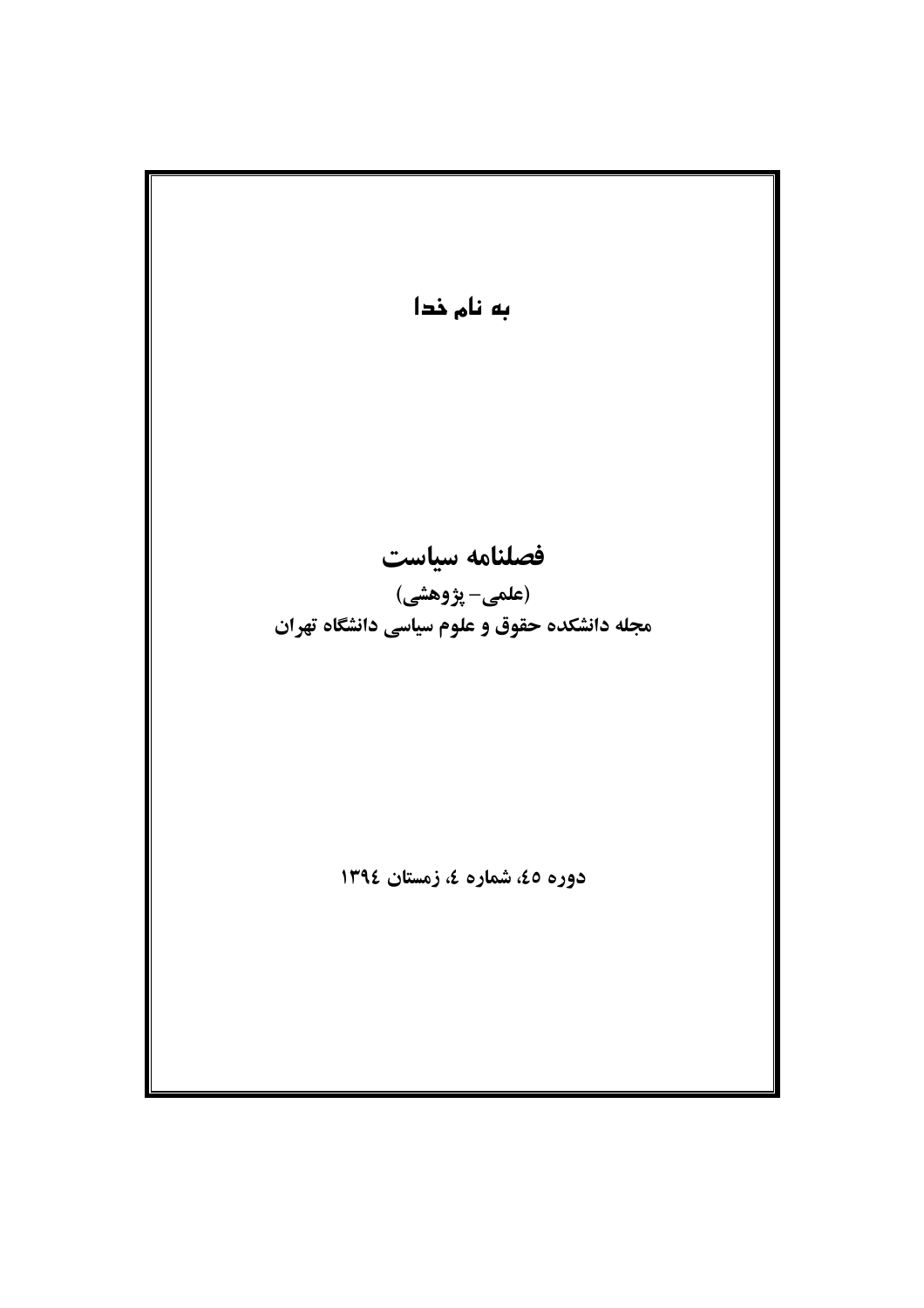## این مجله در پایگاههای اطلاعاتی زیر نمایه میشود

۱. انفورماتیک دانشگاه تهران www.ut.ac.ir ۲. پایگاه استن*ادی علوم جهان اسلام* www.isc.gov.ir, www.srlst.com ۳. پایگاه اطلاعات علمی جهاد دانشگاهی www.SID.ir ۴. مجتمع مطبوعات تخصصی کشور www.maialleh.ir ۵. بانک اطلاعات نشیریات کشور www.magiran.com

«فصلنامه سياست» پيشتر به مدت ٣۶ سـال از ١٣۴٩ تـا پايـان ۱۳۸۵، ۷۴ شماره با نام «مجله دانشکده حقوق و علوم سیاسی» در بردارنده بخش مقاله های حقوقی و سیاسی منتشر می شد.

به موجب مجوز شماره ۴/۱۸/۹۹۲۹۲/ مورخ ۱۳۹۲/۷/۱ صـادره از كميسيون بررسى نشريات علمى وزارت علــوم، تحقيقـات و فن آوری، این نشریه دارای امتیاز علمی پژوهشی می باشد.

- مدير اجرايي: مليحه على
- وير استار: منصور نظام آبادي
	- ناشر: دانشگاه تهران
- صحافى و چاپ: مؤسسهٔ انتشارات و چاپ دانشگاه تهران
- نشانی پستی: تهران، خیابان انقلاب اسلامی، دانشگاه تهران
	- آدرس وب سایت: www.Journals.ut.ac.ir
		- آدرس الكترونيكي: http://JPQ.ut.ac.ir
			- قىمت: ٥٠٠٠ تومان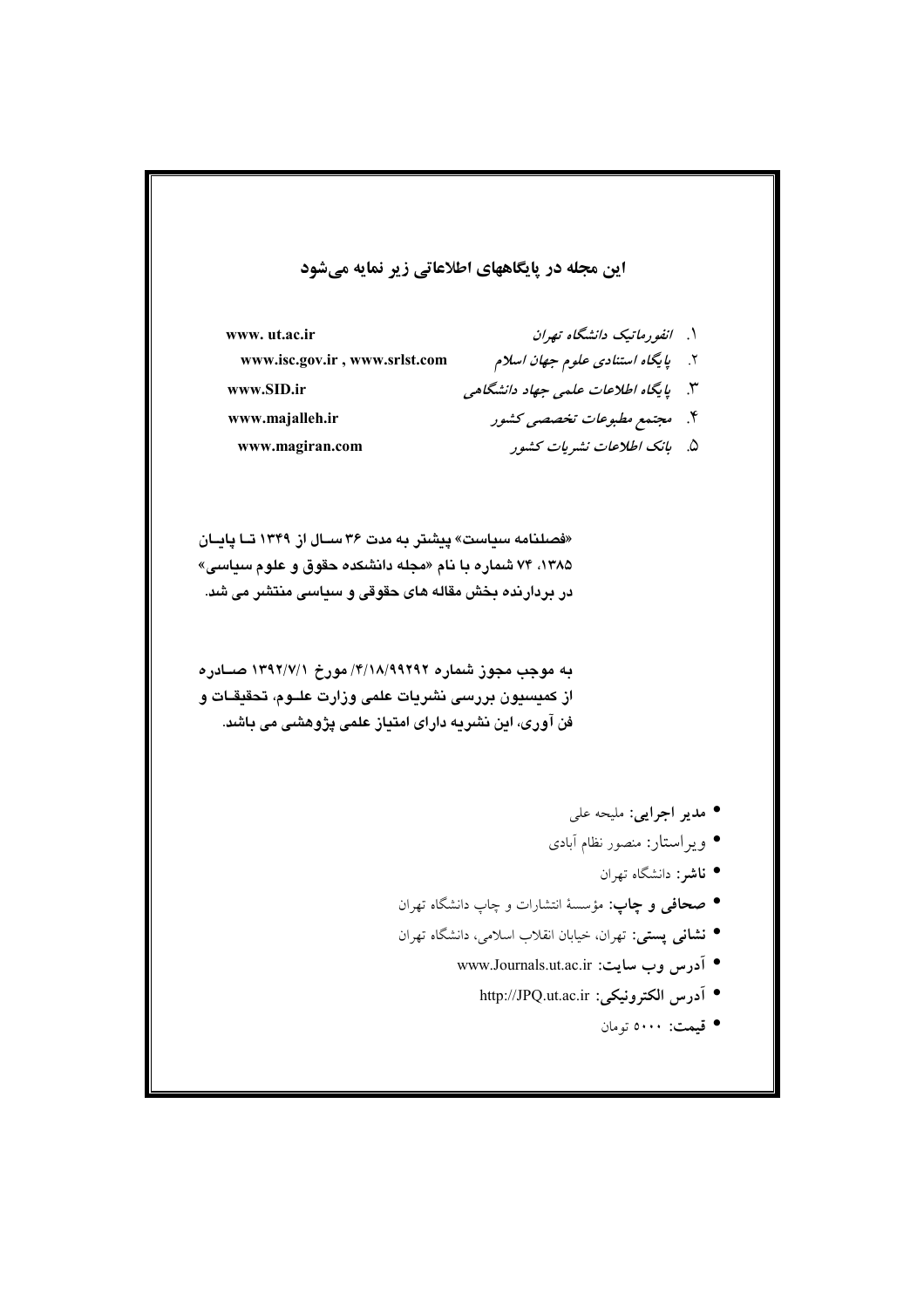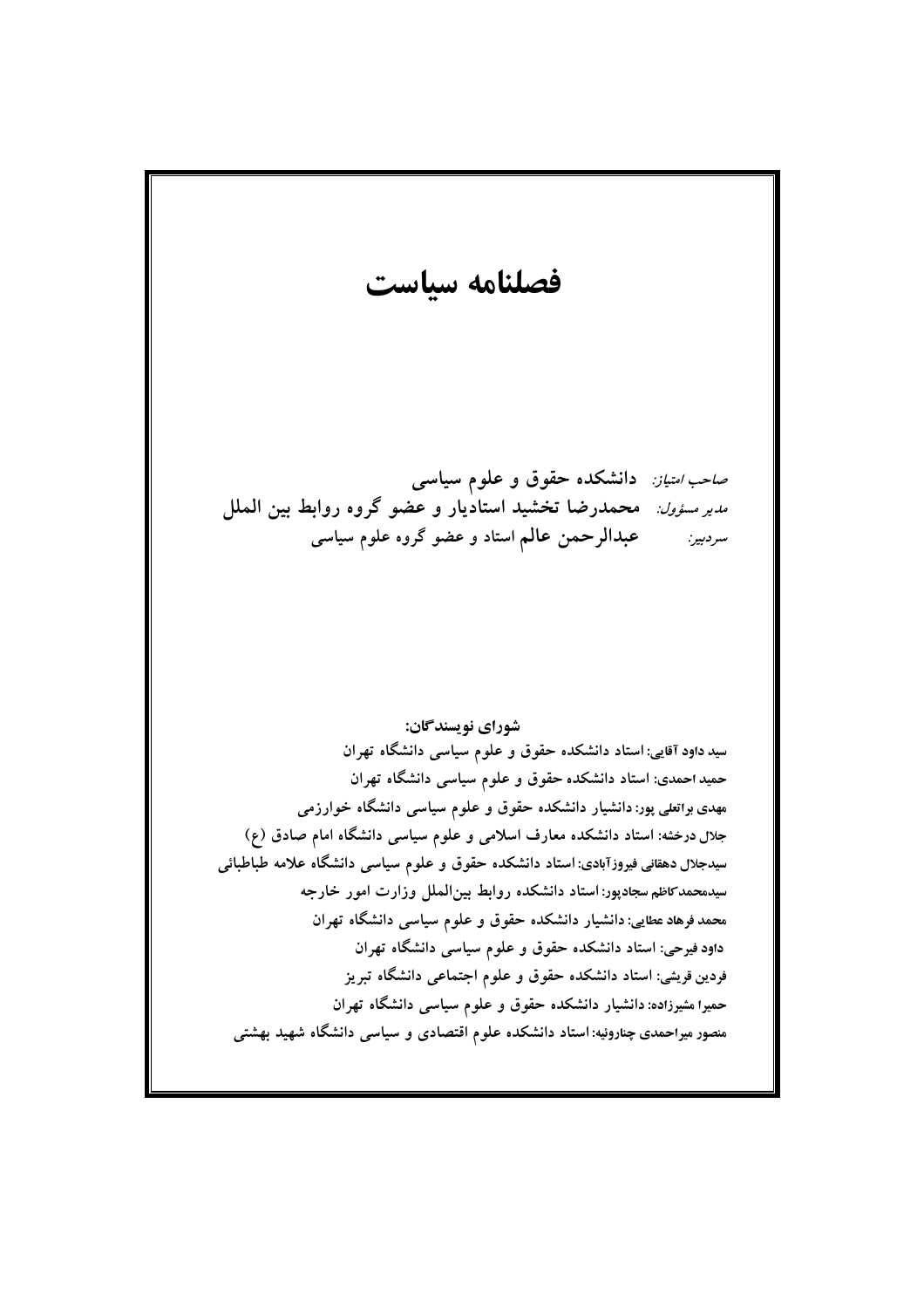# راهنماي تدوين مقاله

برای محفوظ ماندن جایگاه علمی – پژوهشی این مجله، فقط مقالههایی پذیرفته می شوند که افزون بر داشتن محتوای علمی به تشخیص داوران متخصص، با رعایت ضابطههای شکلی زیر نیز نوشته شده ىاشند.

#### الف –ضابطههای نویسنده

- $\cdot$
- نام و نام خانوادگی نویسنده (گان) کامل باشد. (به فارسی و انگلیسی).<br>میزان تحصیلات، رتبه علمی، گروه آموزشی، نام دانشکده، دانشگاه و شهر محل دانشگاه  $\cdot$ نویسنده (گان) مشخص شود. (به فارسی و انگلیسی).
	- نويسندهٔ مسئول مقاله معرفی گردد.  $\mathfrak{r}$ 
		- ايميل نوشته شود.  $\cdot$
		- فاكس نوشته شود.  $\cdot$ .0
	- نشانی، کد پستی، و شماره تلفن آورده شود.  $\mathcal{L}$

#### ب– ضابطەھاي مقالە

- مقاله بیشتر از ۲۰ صفحه نباشد.  $\Lambda$
- عنوان مقاله کوتاه و گویا باشد (به فارسی و انگلیسی).  $\cdot$
- مقاله پیشتر جایی چاپ نشده یا برای چاپ به جایی فرستاده نشده باشد.  $\mathfrak{r}$
- مقاله تایپ شده، و در سه نسخه همراه با CD در برنامه Word همراه باشد. ٤.
- چکیده مقاله حداقل ۱۰۰ و حداکثر ۱۵۰ کلمه نوشته شود. (به فارسی و انگلیسی).  $\boldsymbol{\delta}$
- واژههای کلیدی حداقل ٥ و حداکثر ١٠ واژه أورده شود. (به فارسی و انگلیسی).  $\mathcal{L}$
- معادل انگلیسی واژگان تخصصی و نامهای اشخاص داخل پرانتز در درون سطر آورده شود.  $\mathcal{N}$ 
	- اين مجله مقاله ترجمه شده نميپذيرد.  $\lambda$ 
		- مقالات رد شده عودت داده نمی شود.  $\mathcal{A}$

### پ. ضابطههای استناد

- این مجله از روش استناد «درونِ متنی» پیروی میکند، و کافی است منابع، پس از نقل قول مستُقيم يا غير مستَّقيم، فقط با أوردنَّ ١) نام خانوَّادگي نويسنَّده اثر، ٢) سالَ انتشار اثَّر، ٣) شماره صفحه مورد استفاده، و هر سه داخل پرانتز معرفی شوند؛ نمونه: (عنایت، ۱۳٤۹، ص ٢٥).
- در صورت تعدد منابع از یک نویسنده در یک سال، با افزودن (الف) و (ب) در کنار سال  $\cdot$  ,<br>Y انتشار، نوشتهها مشخصٌّ میشوند؛ نمونه: (عنایت، ۱۳٤۹ (الف)، ص ١٤)، (عنایت، ۱۳٤۹ (ب)، ص ١٥٠).
- منابع مورد استفاده، در پایان مقاله، به ترتیب الفبایی، نام خانوادگی نویسنده، (و اگر یک اثر  $\cdot$ چند نویسنده داشته باشد، ترتیب الفبایی نویسنده اول)، تنظیم و معرفی میشوند.
- ترتیب نوشتن کتاب منبع در کتابنامه چنین است:  $\cdot$ نام خانوادگی نویسنده، نام نویسنده (سال انتشار کتاب) **عنوان کتاب**، نام مترجم، تعداد جُلدها، شماره چاپ، محل نشر کتاب: نام ناشر.
	- ترتیب نوشتن مقاله منبع در کتابنامه چنین است.  $\cdot$
- نام خانوادگی نویسندّه، نام نویسنده (تاریخ انتشار مجله) عنوان مقاله در داخل گیومه، نام  $\cdot$ مترجم، **نام مجَّل**ه، دوره مجله، صفحات اول تا اَخر مقاله در مجله.
	- منابع به زبان خارجی نیز، با ترتیب بالا آورده میشوند.  $\cdot^{\vee}$